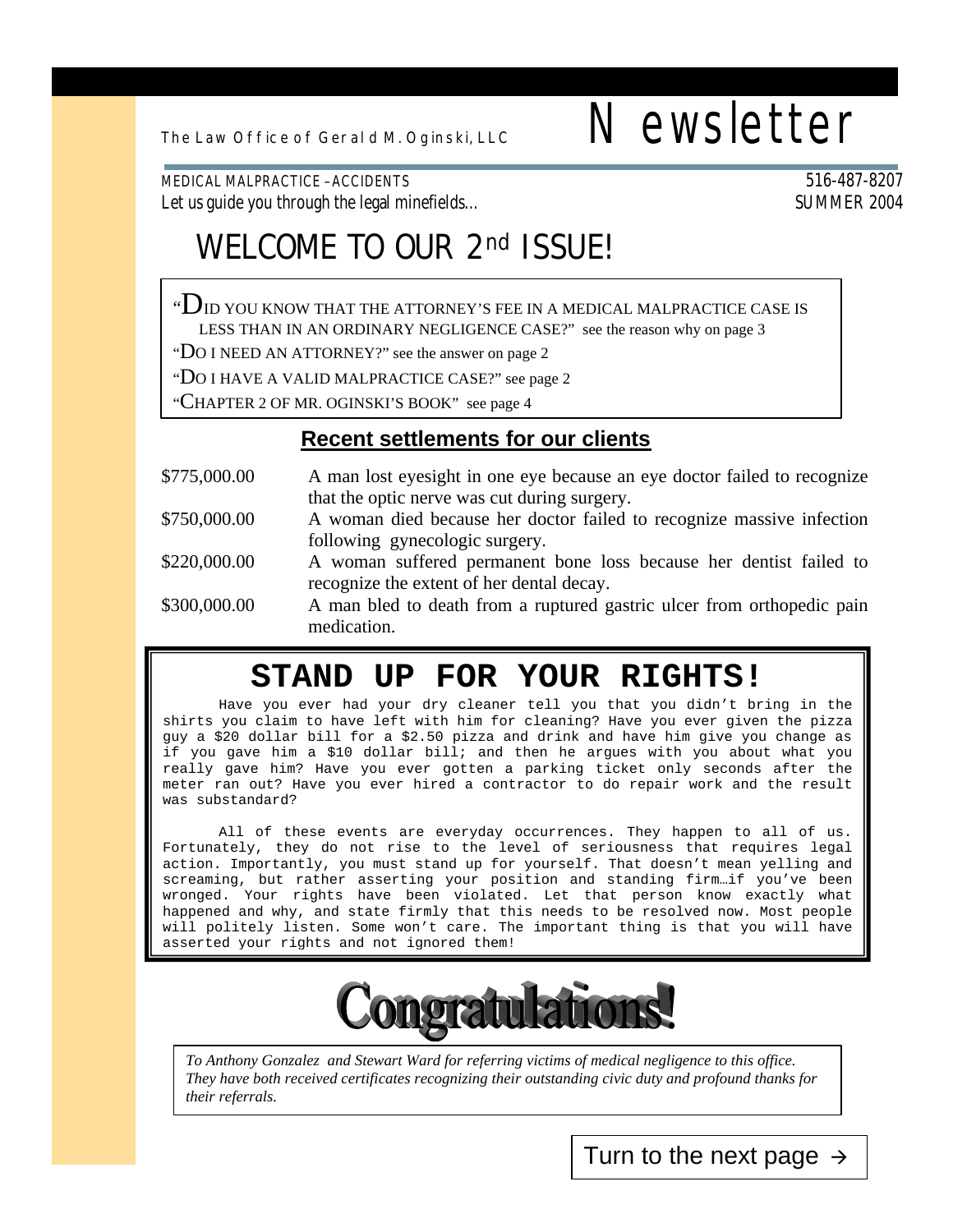#### **"IF I BROKE MY LEG WHEN A CAR HIT ME WHILE CROSSING THE STREET, WHY DO I NEED AN ATTORNEY?" "CAN'T I HANDLE MY CLAIM ON MY OWN AND DEAL DIRECTLY WITH THE DRIVER'S INSURANCE COMPANY?"**

Of course you could handle the claim on your own. In fact, the insurance company would absolutely love it if you did! They'd probably tell you that you're saving a fortune by not having to pay an attorney's fee…then they'd tell you the ultimate insult: "This is the best deal we can offer you…your injuries are not worth what you think. Believe me, we handle these cases all the time, and we know the value of injuries." Chances are very good that you're going to be taken advantage of by an insurance adjustor who knows that you have no legal background and are not represented by an attorney. The insurance adjustor is employed to SAVE his company money; NOT GIVE IT AWAY! Sometimes, these adjustors get company bonuses depending upon how much money they saved the company.

So how do you stand up to the insurance company when they offer you their low-ball, final offer? You hire an attorney who handles these cases every day. An experienced attorney will be able to tell you the true value of your injuries and disability after a thorough evaluation of your case, your medical records and consultation with your treating physicians. An attorney can also access specialized journals and publications that report what similar cases have settled for, and use those reports to support your claim for compensation (lost wages and medical bills) and for pain and suffering.

To answer the original question, "Do you need an attorney?" No. But in my opinion, after handling accident and medical malpractice cases for almost 16 years, you'd do a lot better financially with an experienced attorney even after the attorney's fee is paid. Don't let the insurance company fool you. THEY ARE NOT PROTECTING YOUR INTERESTS, ONLY THEIR OWN. If you hire an attorney, he or she is obligated to protect and look out for your interests only.

#### Do I have a valid malpractice case?"

In order to answer this question, I need many answers. First, I need to know what happened to you. Second, I need to review the medical records and then have a medical expert review those records. Only after a medical expert confirms evidence of malpractice and injuries resulting from the malpractice, can I confirm that you have a valid case.

In order to show you have a valid case, I must be able to prove the following three points:

- 1. A doctor, hospital or health care worker failed to treat you in accordance with good medical practice.
- 2. That failure to properly treat you had to have caused injury, and
- 3. The injury must be significant and permanent.

An expert who has reviewed all of your records **MUST** confirm all of these three points in order to confirm you have a valid case.

Turn to the next page  $\rightarrow$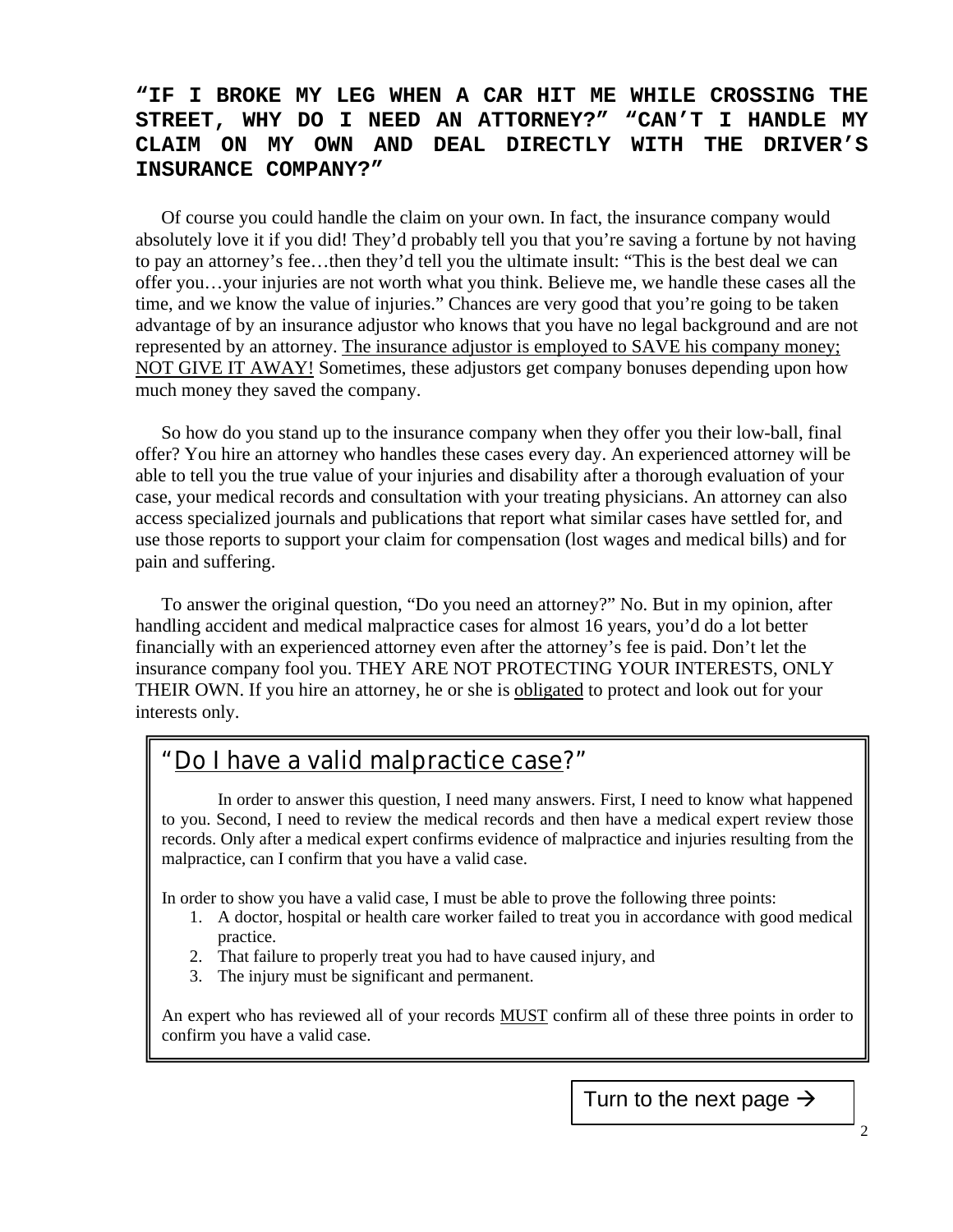### "What is a contingency fee?"

It means that the attorney only receives a fee if he obtains money for you. If he is not successful in obtaining compensation for you, then he receives no fee. The more money that the attorney can recover for you, the more he ultimately receives as a fee.

In New York, the attorney's fee in a "Negligence" lawsuit is typically 1/3 after the litigation expenses are repaid to the law firm. "Negligence" cases involve car accidents, injuries caused by defective products, slip and falls and similar types of cases.

## "How is the attorney's fee in a medical malpractice case different from a regular negligence case?"

In 1985, the New York State Legislature determined after much debate that there was a 'medical malpractice' crisis. As a result of this 'crisis' (aimed primarily at trial attorneys), it was felt that lawyers were obtaining a significant amount of the victims' recovery. Accordingly, the law was changed from a 1/3 fee (after litigation expenses) to a sliding scale. This meant that the attorney's fee only started at 30% if he was able to obtain anywhere from 1\$ up to \$250,000. If more money were recovered, then the attorney fee would drop 5% for the next \$250,000 up to \$500,000. As the amount recovered increases, the attorney's fee DECREASES by 5% for each increment of \$250,000. Any money recovered above \$1,250,000, the attorney's fee is only 10%. The bottom line is that the more money we recover for you, the more you get to keep.

Incidentally, this 'crisis' that convinced the legislature to change this law turned out to be nothing more than medical malpractice insurance companies crying 'wolf'. Historically, the insurance companies have invested their premiums into the stock market. When the economy is doing poorly, their investments do poorly, and it is during these 'downturns' in the economy when we hear most about how the trial lawyers are the root of all evil. At the same time, they encourage the physicians to get on the band-wagon and proclaim that the lawyers and their clients' frivolous lawsuits are to blame for the 'malpractice crisis'. It is important to know that the majority of credible studies and statistics have shown that there is *no* 'malpractice crisis'. The insurance companies keep raising their rates despite the fact that the overall number of lawsuits have dropped. You never hear an insurance company lauding how much they paid to the family of a tragically injured victim from medical malpractice to compensate them for their valid claim. Even more interesting is why the physicians don't go to another insurance company (what ever happened to competition?) or form another malpractice insurance company to achieve better rates for their malpractice insurance premiums? Nobody ever reports on that overlooked fact.

In any event, despite all the debate about medical malpractice, it is the only current way that injured victims can obtain compensation. I should point out that statistically, about 95% of lawsuits are settled prior to trial. Many critics of our judicial system forget, or are unaware that of the remaining 5% of malpractice cases that go to verdict, the *majority* of those cases (approximately 67-70%) are won by the physicians and hospitals.

### Turn to the next page $\rightarrow$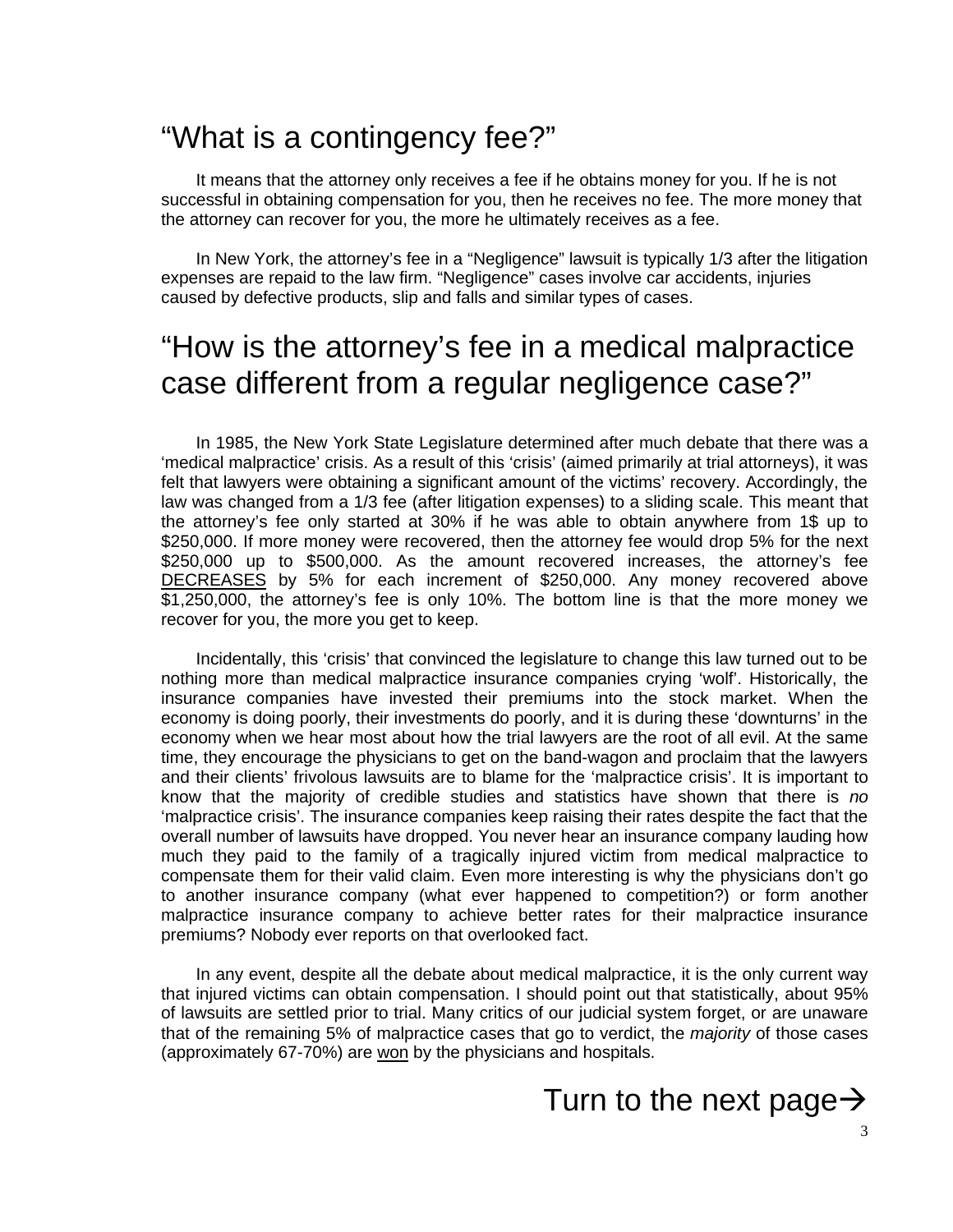## Now, for something totally unrelated to law…here's our second installment of Mr. Oginski's new hilarious thriller that he's in the process of finishing…

#### **CHAPTER 2**

Back in physics class, Jacob was distracted by the vision in front of him. He couldn't get this vision out of his head. It had bothered him since the first day of physics class. She sat in front of him each day. Her hair was fiery gold, and shoulder length. Her skin had a warm glow, and her smile was contagious. Her laugh was so sweet it made him think of honey, each time he heard it. Her name was Julie Schwartz. She was 5'2", thin, and well toned. Her breasts were bouncy and perky. Her butt was beautifully sculpted, and looked as if they would fit his hands perfectly. There was only one problem. He had never said more than 'hello' to her, and smiled at her when she smiled. He didn't know where she lived, and didn't know any of her friends. What bothered him most was not that he couldn't concentrate on his physics class, or that he hadn't yet gotten to know her, but that he knew when she was going to die.

After class that day, Jacob walked up behind her.

"Excuse me Julie…"

"Yes?" she replied.

"I don't know if you know who I am, but I sit right behind you in class, and I was wondering…"

"Oh, don't flatter yourself Jacob. I know who you are. You've been eyeing me all semester. My friends in the back of the room told me about your ogling."

"Well, I didn't mean to… that's not true. I did mean to… I mean…"

"What I mean is that I think you're gorgeous, and I couldn't help staring at you," he said.

"Why, thank you, Jacob. That's very kind of you to say that. Look, I have to run to my next class. I'll see you around."

"But wait," Jacob yelled. "I'd like to talk to you."

"Not now. Next week," she added, and walked away.

"Bye." He said.

Jacob walked back to his dorm room deep in thought. What should he do? Should he tell her? What would that accomplish? She'd think he was a freak. He knew he was confused, and didn't know where to turn. He thought of calling Dean Green, but decided against that. Dean Green would merely want more information on the stock market, so he could get richer than Jacob had already made him.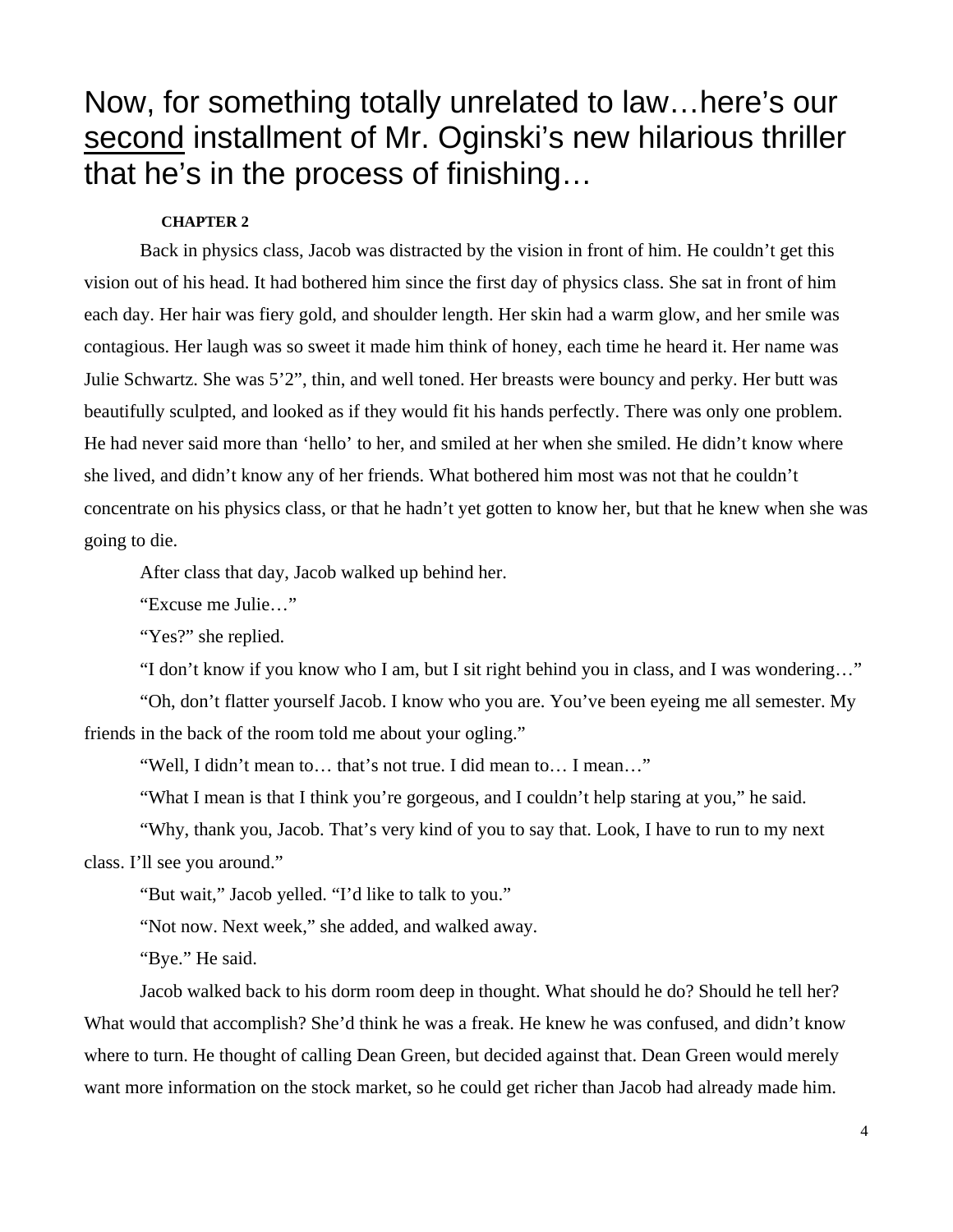He was still unsure of what to do about Julie, when his mom called him later that night. "Jacob, are you eating well?" his mother Anna asked him.

"Mommm. Would you leave me alone? I'm not eating well. I'm starving. This is a third world school, in a third world country, and we barely have running water here. How do you expect me to eat well, when I have you looking over my shoulder asking me every other day whether I'm eating well. Of course I'm eating well. I'm a growing boy." "With raging hormones..." he almost blurted out.

"I'm so glad to hear that, Jacob. You know how your father and I worry that you don't eat." His mother said.

"Yes, ma. I'm eating. I'm going to the bathroom too. Do you want the details?" he asked sarcastically.

"Don't be silly, Jacob. Of course you go to the bathroom. If you didn't, I'd tell you to see Dr. Schmendrick, what's his name? Hey Herb, what's that doctor's name, the schmendrick you saw last month?" she yelled to her husband."

"Dr. Goldstein," her husband yelled.

"That's the one. The one who charged me \$200 for saying hello, how are you. Nice to see you. He's the one who…"

"Mom, are you trying to make a point, or just rambling?" Jacob asked.

"Now don't you take that tone of voice with me young man. I gave birth to you, I raised you, and I sent you to college."

"Mom, you didn't send me to college. I have a full scholarship. Remember?"

"Yes, my big boy. I remember." She added.

"Listen mom, I need some advice." "What is it?" she asked. "Money problems, school, friends, girls, sex, what, what, what is it Tattella?"

(Tattella was a common Jewish expression used by a parent to remind a child they are still the child, and the parent is still the parent.)

"Do you remember many years ago when Aunt Sadie was sick, and I was pretty young?"

"Yes," she answered.

"Do you remember how I told you that I knew she was going to die on a certain date? And she did die on that date. Do you remember?" he asked.

"Yes, Jacob. I remember. It was one of the stranger events in our lives. I never told your father about it, because I didn't want him to think you were weird."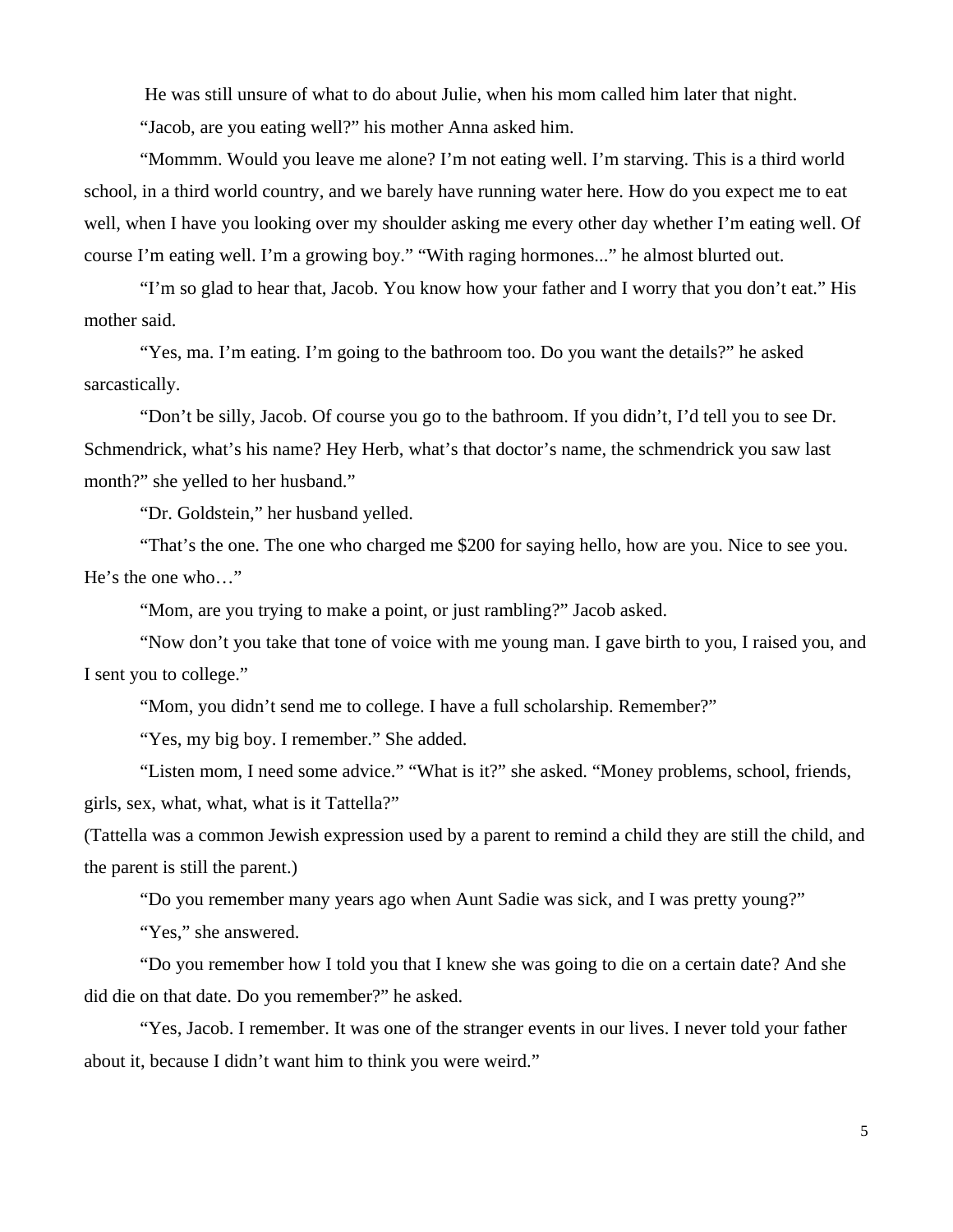"That was kind of you ma, but the reason I need advice is since that time, I've gotten those feelings about when people are going to die, all the time. I never told anyone about them, and now here's my problem."

"You see, there's this girl…"

"Stop right there," she said. "I want you to go down to the school office and make an appointment with the school psychologist, or psychiatrist immediately. This is not normal. I have a normal son. I want my son back. Jacob, tell me you'll go to the office first thing in the morning."

"Mom, you're not listening to me. Stop thinking about your own psychoses, and pay attention to what I'm about to tell you…"

Anna was hysterical inside. She wanted to yell, and scream. O.K., she thought. I'll listen to him, then I'm packing a suitcase, and my Herb and I are coming down to that fancy college and taking him right home. It must be those drugs they have in those schools. That's it! He must be on drugs.

"Well mom, there's this girl in my physics class, named Julie. She's the most gorgeous girl I've ever seen, besides you of course. Today, while sitting in class, I got one of those strange feelings again, and all of a sudden, in the middle of class, I knew when she was going to die."

"She has only two months to live, and I want to tell her, and I want to get to know her, but I don't know what to do."

Now was the right moment for Anna to interrupt, and make her proclamation.

"Jacob, your father and I are coming down to visit you this weekend. We feel that this school is not for you. We feel that you're on drugs, and we want you to come home. We…"

"Oh mom. Stop being hysterical. Get a grip. I'm twenty years old. I'm not on any drugs, and I'm no freak. The only reason I told you about this is because I don't know what to do, and I need some help." Jacob told her.

Anna couldn't believe that her son had just told her to shut-up and listen, in a sarcastic way, of course. But what he said made sense. He didn't sound drunk, or on drugs. He was just telling her something, which had already happened years ago, with Aunt Sadie's proclamation of when she would die. At that time, he was too young to know what it meant. Now, it could only mean danger. She decided at that moment what he should do.

"You should do nothing," she said. "If she really will die in two months, what good will it do you to get to know her, knowing that nothing could ever come of it?" She thought this made good common sense. But Jacob knew better. He knew his mother was never one to take risks. She was always cautious, always worried that her possessions would be taken from her, worried that the government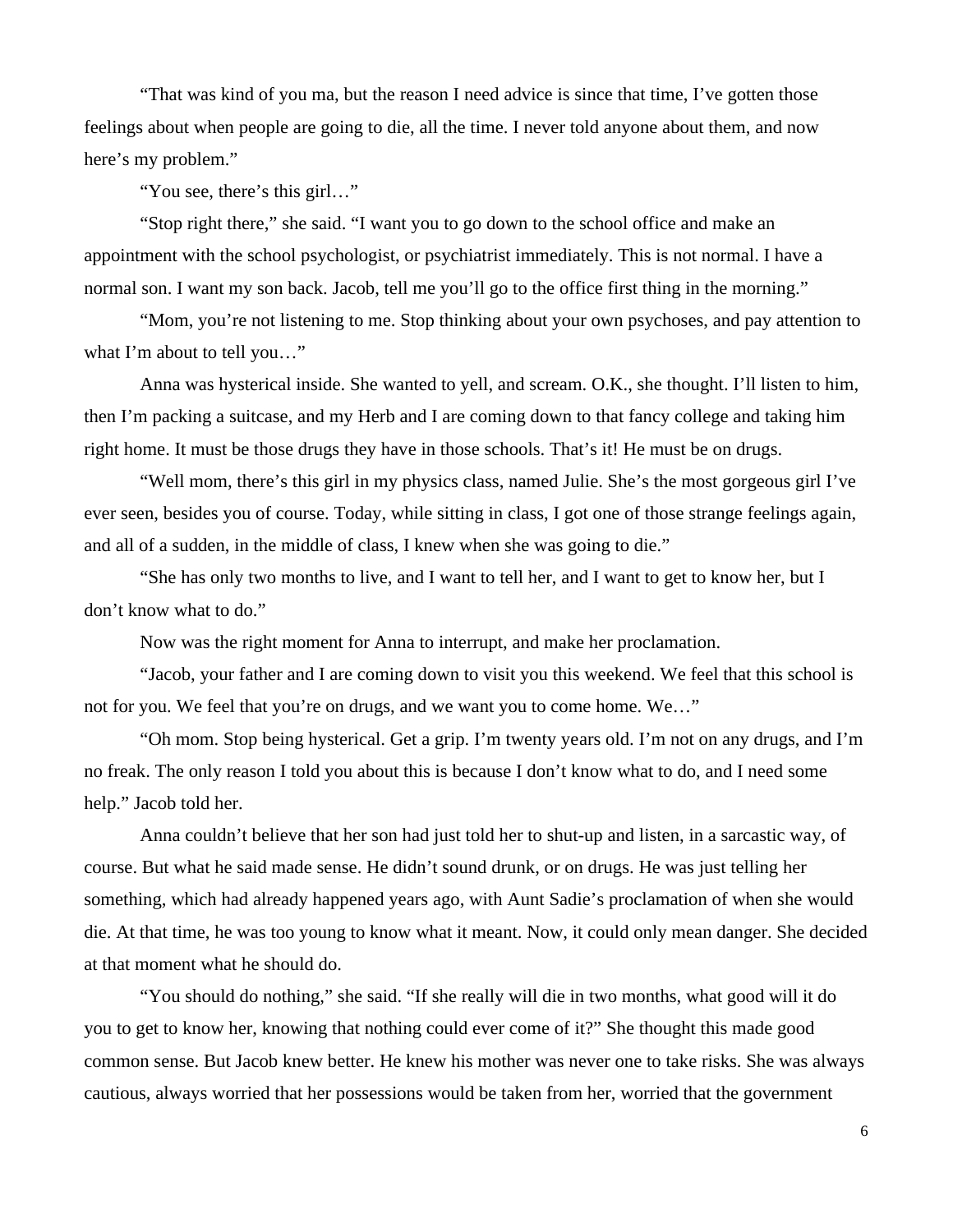would one day forcibly remove her and her family from their small home and property. That's what they did in Poland in the 30's and 40's. Why wouldn't they do it here too, she always said. She always squirreled away money in some savings account, or some super safe mutual fund, because she never could force herself to take a risk with her only worldly possessions. "Who knew when we would need the money," she would say. "How can I trust a bank with my money. Once I give it to them, they have ways of making it disappear." Her ways sounded irrational to an outsider, but if you got to know of his parents' background and where they came from, their fears were totally justified- as long as you were still living in Poland in the 1930's.

"Thanks for your help, ma," Jacob answered wryly. "But I still don't know what the hell to do."

"Listen Bubelleh (another Yiddish expression, also used as a term of endearment)," she said, "Do you remember what your Uncle Schmeckle used to tell you? He'd say, do what your heart tells you. That's what you should do."

"OK Ma. But it's not my heart that's telling me what to do, its…"

"Shush, quiet! I don't want to hear about sex talk. Ptooey. Pue! Oy, Herb, how did we ever teach this boy any manners?" She asked her husband with her hand held over the telephone mouthpiece.

"Mom, I've got to go and do some work. I'll call you in a few days."

"A few days! What are you talking about? You'll call me tomorrow, Bubelleh. Goodbye!"

"Bye, ma," and hung up.

Jacob didn't sleep well that night. It was a cool, spring night, the birds were quiet, and the moon was peeking out from some clouds. The window was open, and from his second floor room, he was able to see the lake, which adjoined the main highway leading to the college. He got up in the middle of the night, and again began to think about what he and Julie could do to pleasure each other. A cool breeze brushed through his room, shaking him out of his sex-filled, pleasurable thoughts. He had to speak to her. Now. Not waste another minute.

He called campus information and was told that Julie did not live on campus. Jacob promptly hung up, and redialed information for outside the campus. He was given her number, and for an extra 35 cents, had the phone company dial the number for her. It was now 2:30 a.m.

"Hello?" she answered groggily.

"Hi Julie, this is Jacob, from physics class, remember me?"

"What time is it? It's 2:30 a.m! What are you doing calling me at this hour?" she asked, still in a stupor.

"I need to talk to you. It's very important, and couldn't wait another minute!"

7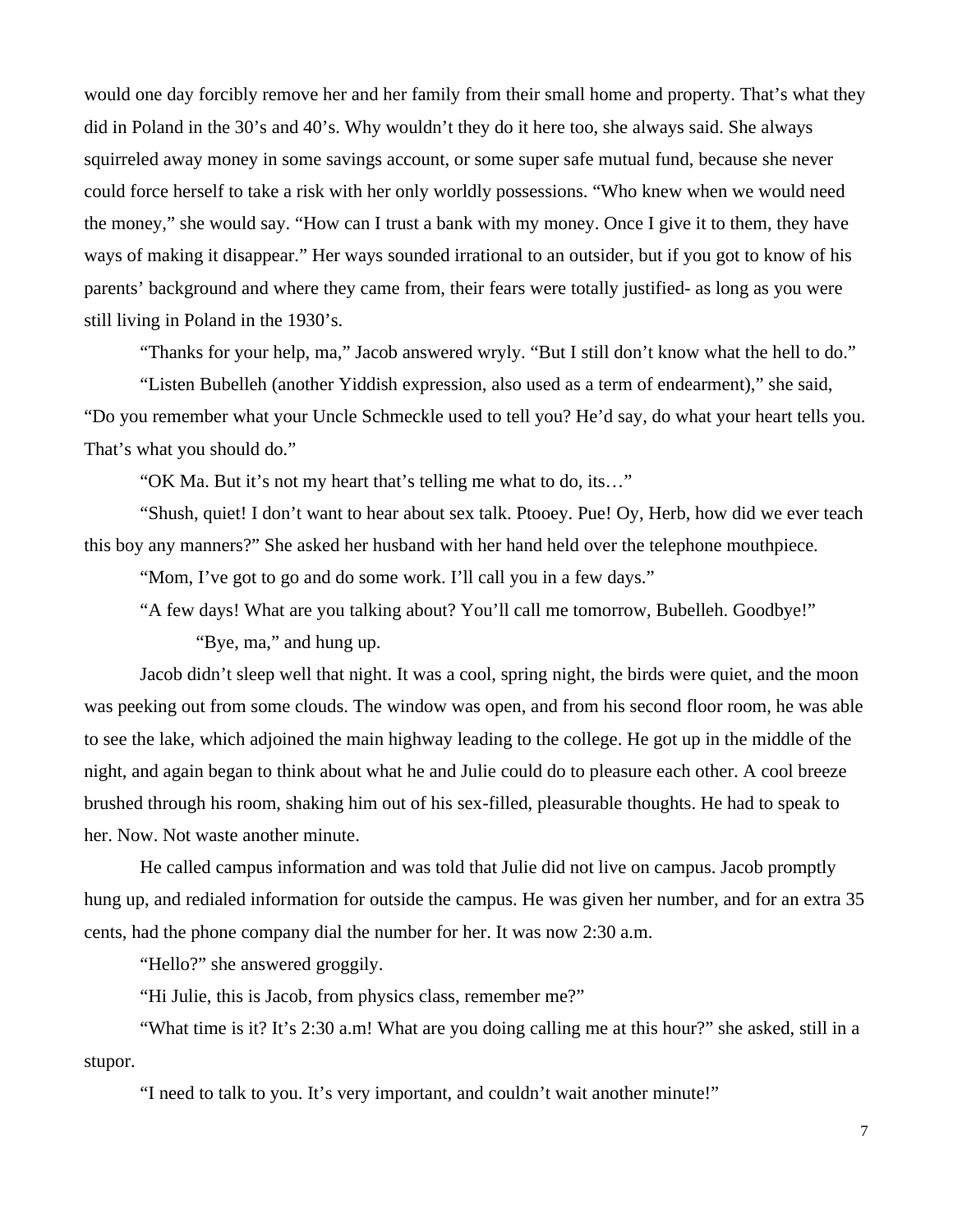"Couldn't you have called earlier? If it's so important now, it must have been just as important earlier."

"Well, yes, that's true," he said. "But what I have to say is a matter of life and death."

Julie was now wide awake, and getting angrier by the second. "Listen buster, I don't like being woken up in the middle of the night, to be asked out by anyone for a date..."

"Hold on. That's not why I'm calling," he said.

"It's not? Then what do you want? My body?"

"Well, yes, but not yet," he answered as honestly as he could.

"Could I come over and talk to you?"

"What? I don't even know you. You're not coming over here, and if you do, I'll call the police.

Now let me get back to sleep. I have classes tomorrow."

"Julie… I know when you're going to die…"

Silence.

"Hello? Julie? Are you still there? Hello?" he asked.

"What kind of freakin' joke are you pulling on me?" she yelled.

"It's no joke. I don't know how it'll happen, but I know when."

More silence. Deadly silence.

Julie didn't know what to make of this guy. Who was he to be telling her something so horrible? What did he know, that she didn't? She felt fine. She saw her gynecologist last month and had a clean bill of health. What the hell was he talking about?

Finally, she broke the silence.

"I don't know who you are, or why you called me…"

Jacob interrupted. "Julie, you have only two months to live…"

Julie started screaming. Screaming so loud that her roommates all woke up to run into her room. They heard her yelling at the phone saying, "Get lost, you son of a bitch, you asshole. Go to hell, and die!" and quickly hung up. Her roommates watched as she trembled, then began to shake, then cried hysterically for the next two hours.

Jacob was astonished. He couldn't believe that she reacted that way. She basically told him to drop dead. But, hey, that's exactly what's going to happen to her in two months. His warning two months from now would be useless. He was unable to sleep, and stayed up till the sun rose the next morning.